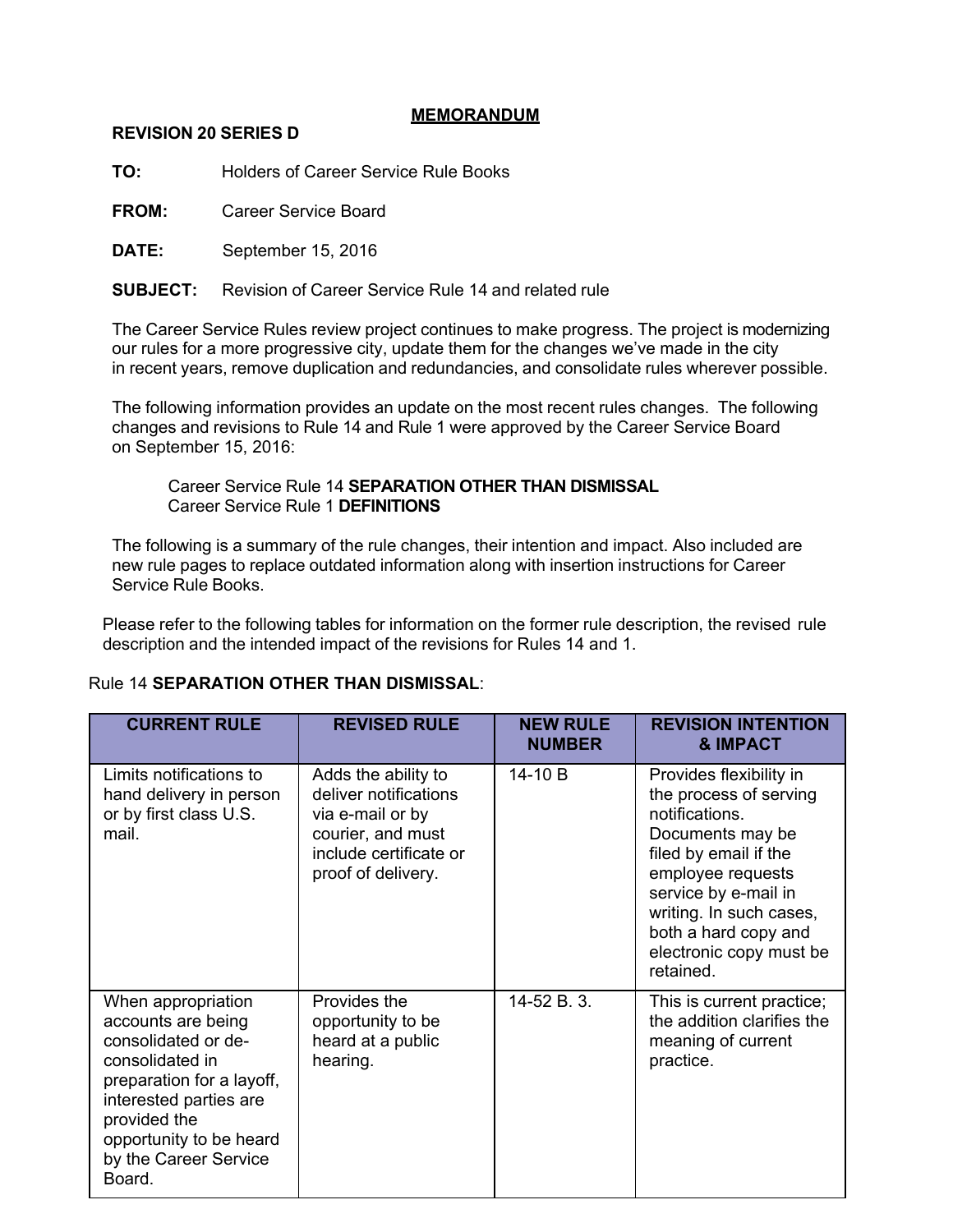| <b>CURRENT RULE</b>                                                                                                                                                                                                      | <b>REVISED RULE</b>                                                                                                                                                | <b>NEW RULE</b><br><b>NUMBER</b>        | <b>REVISION INTENTION</b><br><b>&amp; IMPACT</b>                                                                                                                                                                                                                                              |
|--------------------------------------------------------------------------------------------------------------------------------------------------------------------------------------------------------------------------|--------------------------------------------------------------------------------------------------------------------------------------------------------------------|-----------------------------------------|-----------------------------------------------------------------------------------------------------------------------------------------------------------------------------------------------------------------------------------------------------------------------------------------------|
| During layoffs, an<br>employee with a<br>significant and unique<br>skill that is essential for<br>the position may<br>precede an employee<br>who does not have that<br>significant and unique<br>skill.                  | If two or more<br>employees have the<br>significant and unique<br>skill that is essential,<br>the layoff order will be<br>determined by the<br>operation of 14-52. | 14-52 F.                                | Current rule assumes<br>that there are<br>potentially one or two<br>employees with the<br>significant and unique<br>skill; proposed change<br>assumes that there<br>could be more than two<br>employees with the<br>skill.                                                                    |
| Non-career status                                                                                                                                                                                                        | At-will status                                                                                                                                                     | 14-10 A. 5.,<br>14-40, and 14-<br>52 E. | The term "non-career"<br>was changed to "at will"<br>when Career Service<br>Rule 5<br><b>APPOINTMENTS AND</b><br><b>STATUS</b> was updated<br>in November 2015. At<br>will status describes<br>on-call, employment<br>probation, and paid<br>trainee or paid intern<br>status (see CSR 5-30). |
| Layoff definition:<br>The involuntary<br>separation of a career<br>status unlimited<br>employee, or a limited<br>employee appointed<br>prior to January 16,<br>2004, resulting from the<br>abolishment of a<br>position. | Removes "or a limited<br>employee appointed<br>prior to January 16,<br>2004."                                                                                      | Rule 1                                  | Removes outdated<br>language; there are no<br>longer employees in<br>limited positions<br>appointed prior to<br>January 16, 2004.                                                                                                                                                             |